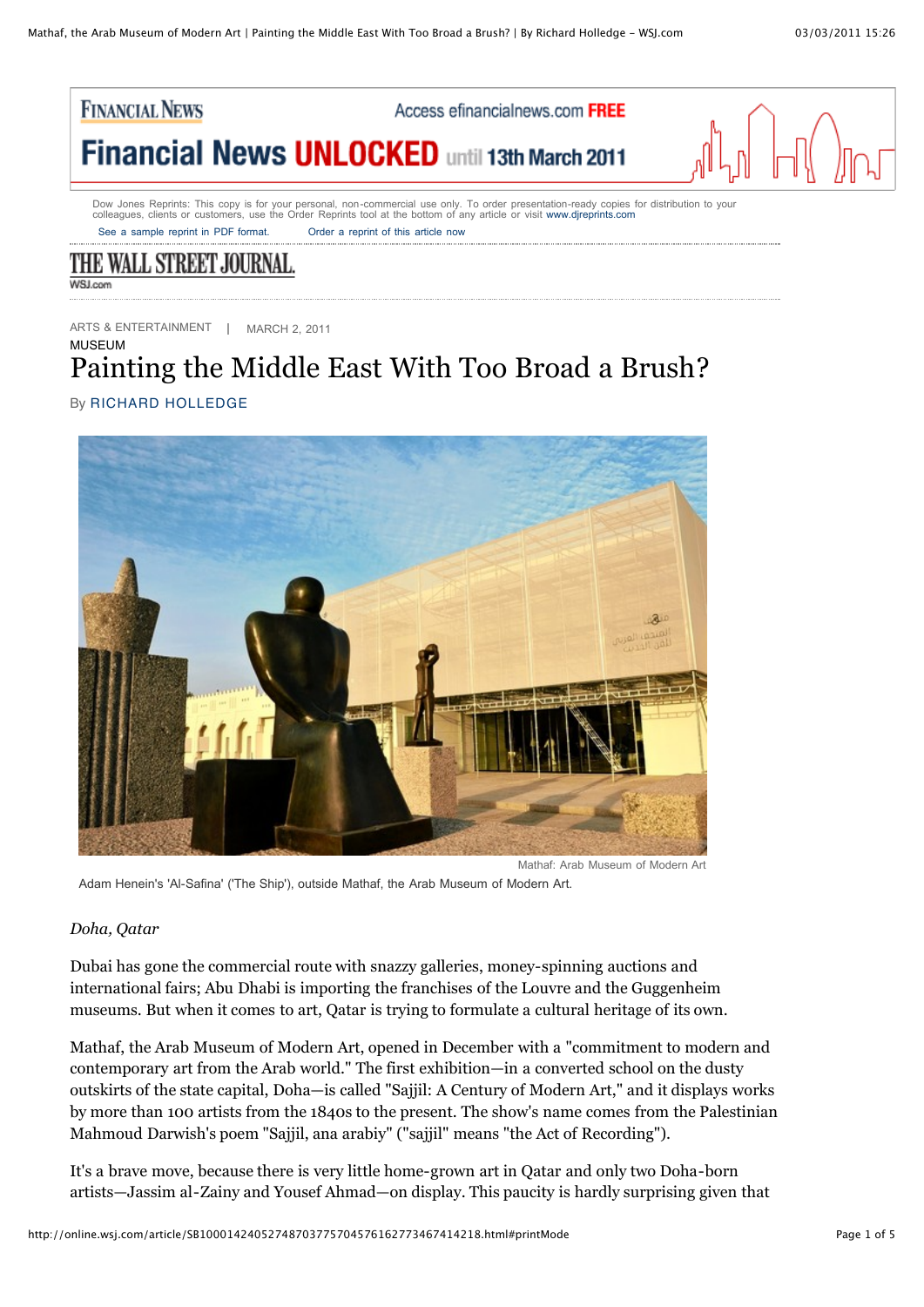60 years ago Doha was a sparsely populated town inhabited by pearl fishermen and nomads before becoming a supercharged city of skyscrapers.

Mathaf symbolizes the state's determination to focus some of its wealth on culture, arts and education. The driving force behind the new museum is the Sheikha al-Mayassa al-Thani, the emir's daughter. She encouraged the creation of what its guest exhibition curator, Nada Shabout, describes as a space "to unravel, confront and interrogate the various problematics about what it means to be an Arab artist."

Such efforts were rejected by the Iranian artist Kamrooz Aram two years ago when he argued that attempts to categorize art from the Middle East—with little regard as to whether it is Arab or Iranian, Moroccan or Lebanese—all "exhibit signs of what we might call Neo-Orientalism . . . the need/desire to control a mythology of the East as other."

Last week, the New York-based Mr. Aram, who is showing at the Green Art Gallery as part of the Art Dubai fair this month, returned to his theme: "I think that there are many artists in the Middle East and from the area who are very interesting, who are making important and relevant work, but I don't think they necessarily have anything in common when you look at the content of their work.

"At different times in art there is a Zeitgeist when a different group of people come together or a cultural shift happens," Mr. Aram continued. "You could say the Bauhaus movement was a general historical advance even if there were different types of work within it. I don't think there is a cohesive Middle East art culture that can be labeled in the same way, but I do think that there are people forcing it, and I think the motivation behind that is not so much cultural as economic or financial. To categorize something as Middle East art or Arab art is dubious. It doesn't make sense because it is a very diverse art world."

Ms. Shabout would agree with that. She says: "Most contemporary artists of the Arab world reject the term 'Arab' because they are convinced that they belong to a global world that accepts them as artists per se, a category in which identity is not a factor."

The exhibition is based on 20 years of acquisitions by Sheikh Hassan, another member of the al-Thani family, who has given his collection to the museum. It goes some way to show the development of an Arab sensibility from the days when the artists of the region, such as the Egyptian Georges Sabbagh (1887-1951) and the Lebanese Saliba Douaihy (1915-1994), would travel to Paris to learn about European art. There is a nod to Cubism here, to Impressionism there, and examples of abstract art influenced by the likes of Joan Miró. Much of the work is figurative, with depictions of life in souks and cafés, of scenes of music and dance.

In fact, the works have been installed not chronologically but by theme, under headings such as "Nature," "Family" and "City." Those that appear under "Society" and "Struggle" tend to be the more recent, the most political and striking. In a coda to the exhibition, paintings by artists who fled Iraq and settled in Doha in the past two decades—such as Ala Bashir, Mahmoud Al-Obaidi and Hazar Yahya—are overtly, bitterly political, few more so than Ismail Fattah's trio of men, one holding a bloodied dove.

This militancy is more marked in the exhibitions of contemporary art organized by the museum and staged in a warehouse a few miles from Mathaf, on the seafront alongside the imposing Museum of Islamic Art—another example of Qatar's determination to develop a cultural narrative.

In "Told/Untold/Retold," for example, a 2010 painting by Khalil Rabah portrays a U.S. aircraft carrier shaped like the Gaza Strip that has been transformed into a farm for tomato paste and strawberries—goods Israel won't let Gaza farmers grow. Steve Sabella's installation, "Settlement" (2010), has six Israelis opposite one Palestinian, all seven clad in underwear, facing each other with a neutral stare. Their eyes also meet the gaze of the viewer, making him a discomfited witness.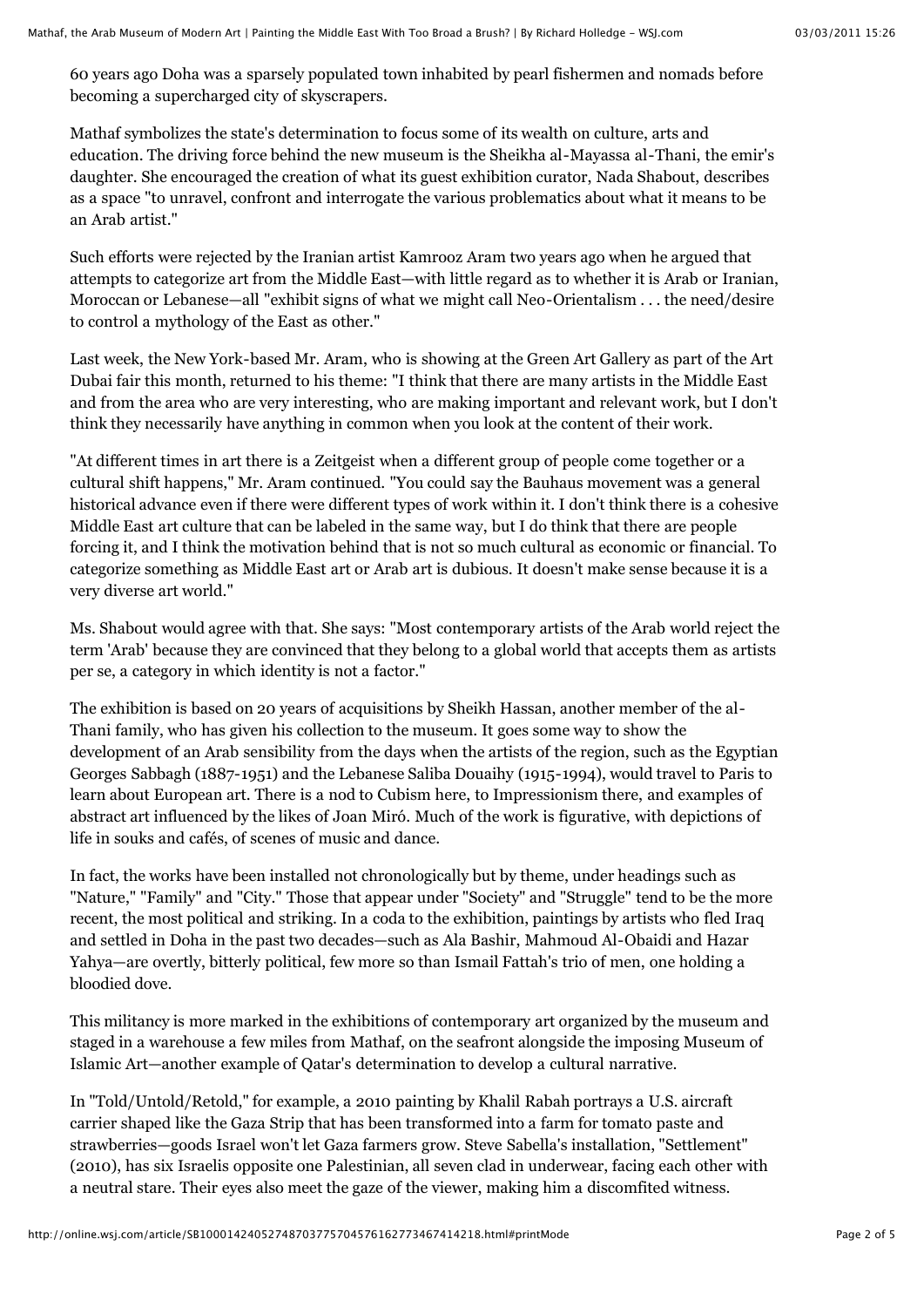Unlike Dubai, across the Persian Gulf, Doha has only one serious commercial gallery, the al Markhiya. There, says marketing director Heather Alnuweiri, "We prefer to look at art from a more aesthetic view than the politics of it. The Middle East is so imbued with conflict, whether in Palestine, Sudan, Iraq or Egypt, which people see every day on TV. It's not that we don't want to deal with it at all, but that we are trying to be as diverse as possible."

Ms. Alnuweiri says that one of the central differences between the Dubai art scene and that of Qatar "is that Dubai has all the galleries but no local artists of any repute, yet here we have one gallery and four internationally acclaimed talents—Ali Hassan, Faraj Daham, Salman Al-Malik and Yousef Ahmad, who worked as an adviser for Sheikh Hassan. Arab art is so new it is hard for people to know if this is a worthwhile undertaking or if it is just a flash in the pan."

Maybe the biggest contribution Mathaf will make to answering that question will be seen in 10 or 20 years' time. The museum's acting director, Wassan al-Khudhairi, considers Mathaf to be a catalyst. It is working with community centers, photography societies, schools and youth clubs, and is particularly proud that it has trained six students to work as museum guides.

She says: "We really are hoping that Mathaf will be a pre-eminent platform for dialogue and discussion—and to do that we will have to have some tough conversations, some tough exchanges about what we want this place to be. Because we are not commercial, we can let the community be involved in the shaping of what they are going to see."

*Mr. Holledge is a freelance arts writer based in the U.K.*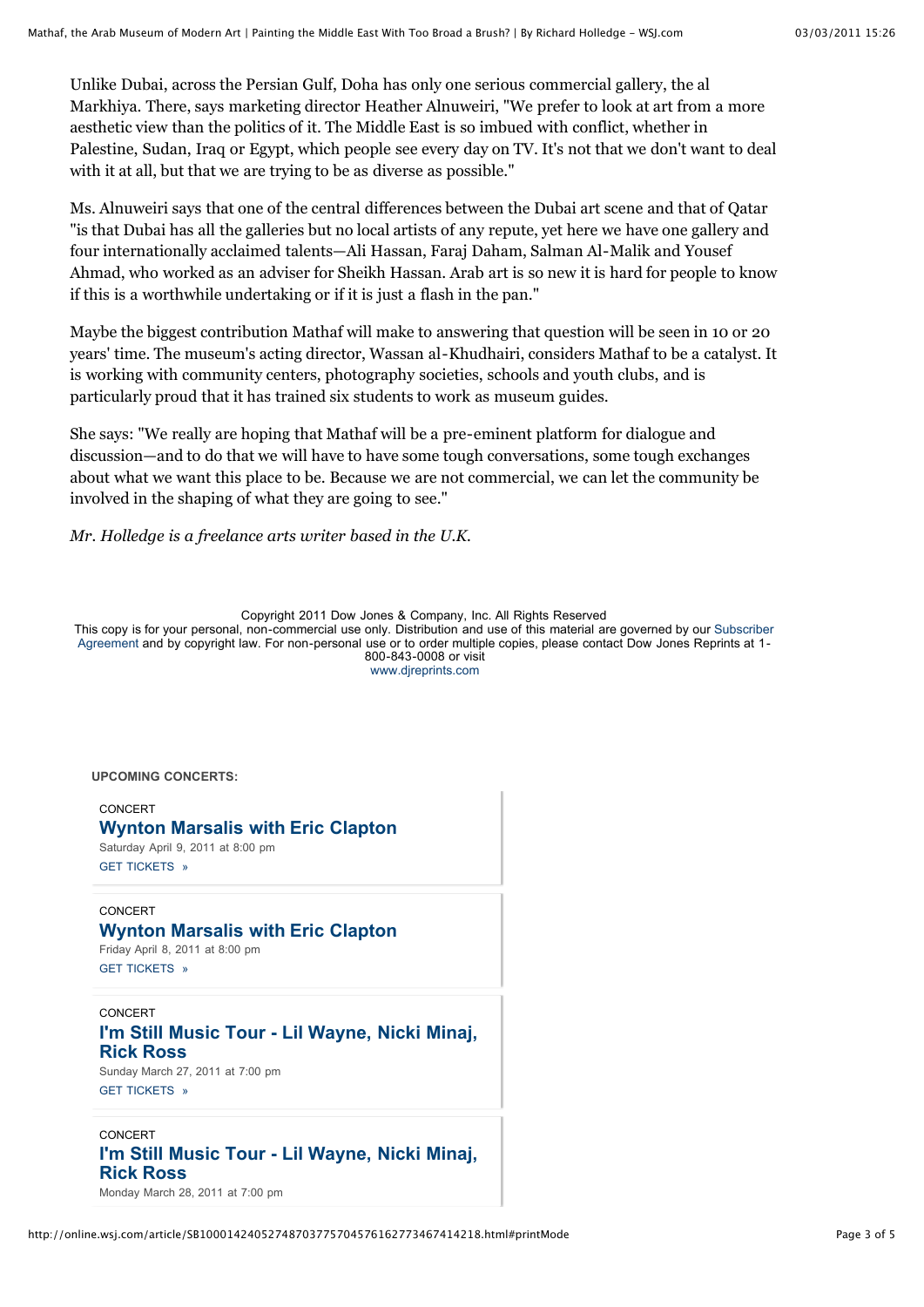